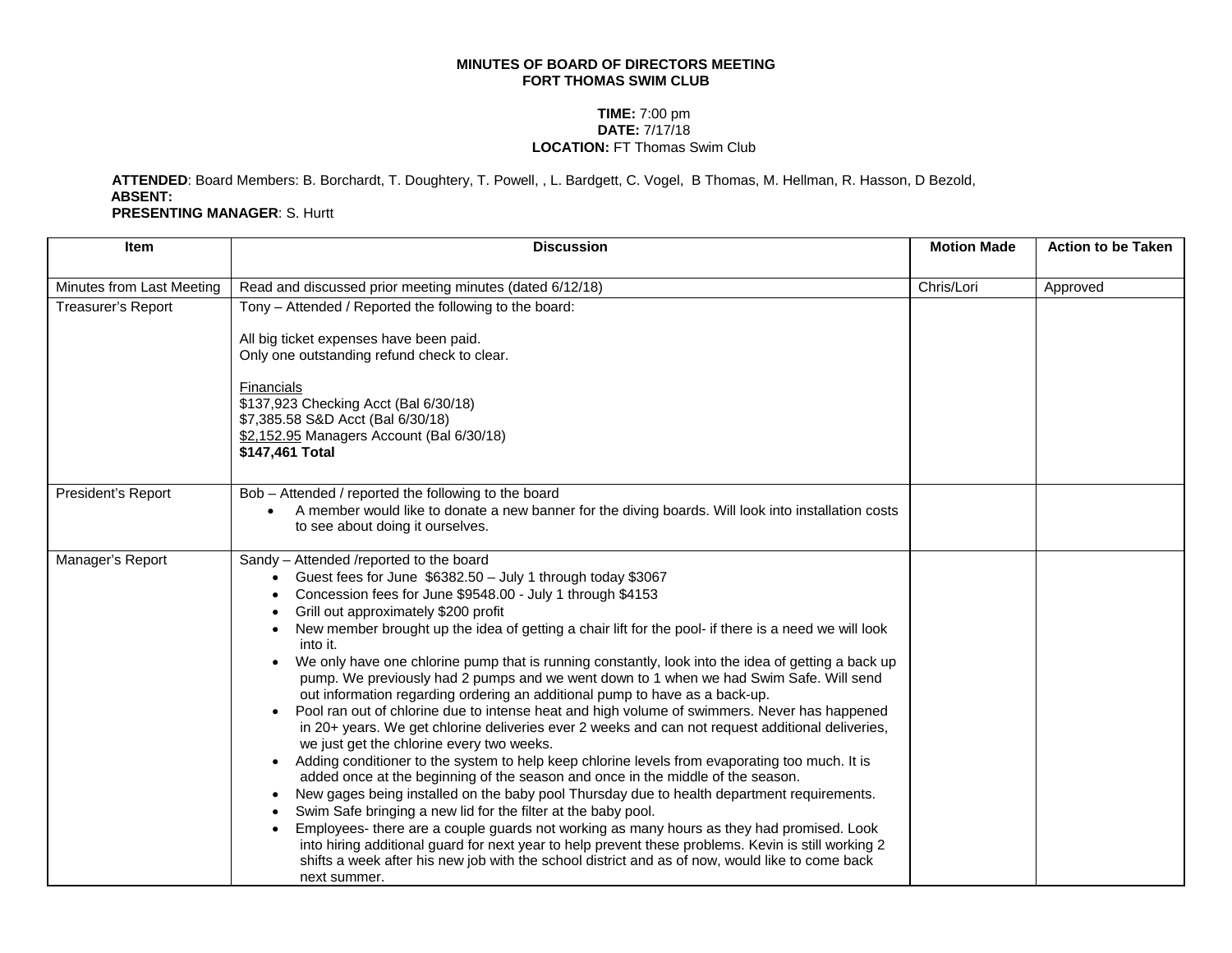|                     |                                                                                                                                                                                                                                                                                                                                                                                                                                                                                                                                                                                                                                                                                                                                                                               | 2 |
|---------------------|-------------------------------------------------------------------------------------------------------------------------------------------------------------------------------------------------------------------------------------------------------------------------------------------------------------------------------------------------------------------------------------------------------------------------------------------------------------------------------------------------------------------------------------------------------------------------------------------------------------------------------------------------------------------------------------------------------------------------------------------------------------------------------|---|
| Pool & Grounds      | Mike Hellman- attended/updated on the following:<br>Looking into fixing/replacing diving boards at the end of the season.<br>Need to address the issue of the driveway being repaved and curbs fixed. Have been in touch<br>$\bullet$<br>with the school board and city, still outstanding as to whose responsibility.                                                                                                                                                                                                                                                                                                                                                                                                                                                        |   |
| Swim and Dive       | Bob Borchardt- attended/updated on the following:<br>Last home meet this Thursday against Newport<br>All Star Meet and Champ meet next week<br>End of year party August 10 <sup>th</sup><br>$\bullet$<br>Deactivated the swimming and dive account through team unify to not be billed each month<br>A member asked about keeping the pool open during dive meets. Apparently another pool does<br>this. The board feels it is a noise/concentration issue for the divers. Will ask dive coaches.<br>During swim meets people parking at Moyer when it was closed off. Discuss with Moyer about<br>$\bullet$<br>using the lots during meets.<br>Lack of float being in the parade was due to no parent volunteers stepping up.                                                |   |
| Membership          | Lori-Attended / reported the following:<br>Will send out letter at end of season to give upcoming possible members a heads up and ensure<br>$\bullet$<br>we have clean data.<br>Need to post updated membership list.                                                                                                                                                                                                                                                                                                                                                                                                                                                                                                                                                         |   |
| Activities          | Denise- attended and reported the following:<br>Ladies Luncheon Update-<br>Nice weather and great day<br>$\bullet$<br>Liquor license- was a big process and notes have been written up with specific timelines to make<br>$\bullet$<br>it go smoother in the future.<br>162 tickets were sold<br>Help the event a week earlier in order to not be the same week as the Pink Lady. Not sure this<br>made a difference as count was a little low.<br>Children's party is next week- relay races, water balloon toss, money game, prizes, pizza and<br>drink for \$1.<br>Last grill out is August 5<br>Adult Party is August 11- BYOB- look into getting a food truck and entertainment<br>Food truck Fridays for next year- have a food truck come to the pool on Friday nights |   |
| <b>New Business</b> | <b>Board Discussion Topics:</b><br>Starting July 1, 2018 we will be required to pay sales tax on dues, concessions and gate receipts.<br>We will also become a quarterly filer rather than a monthly filer. We will need to increase dues by<br>6% to cover this cost. We can list it as a separate line item and explain the increase in the letter<br>next year.<br>Will work with Sandy to put some documented operating procedures in place for employees to<br>help the club run smoother.                                                                                                                                                                                                                                                                               |   |